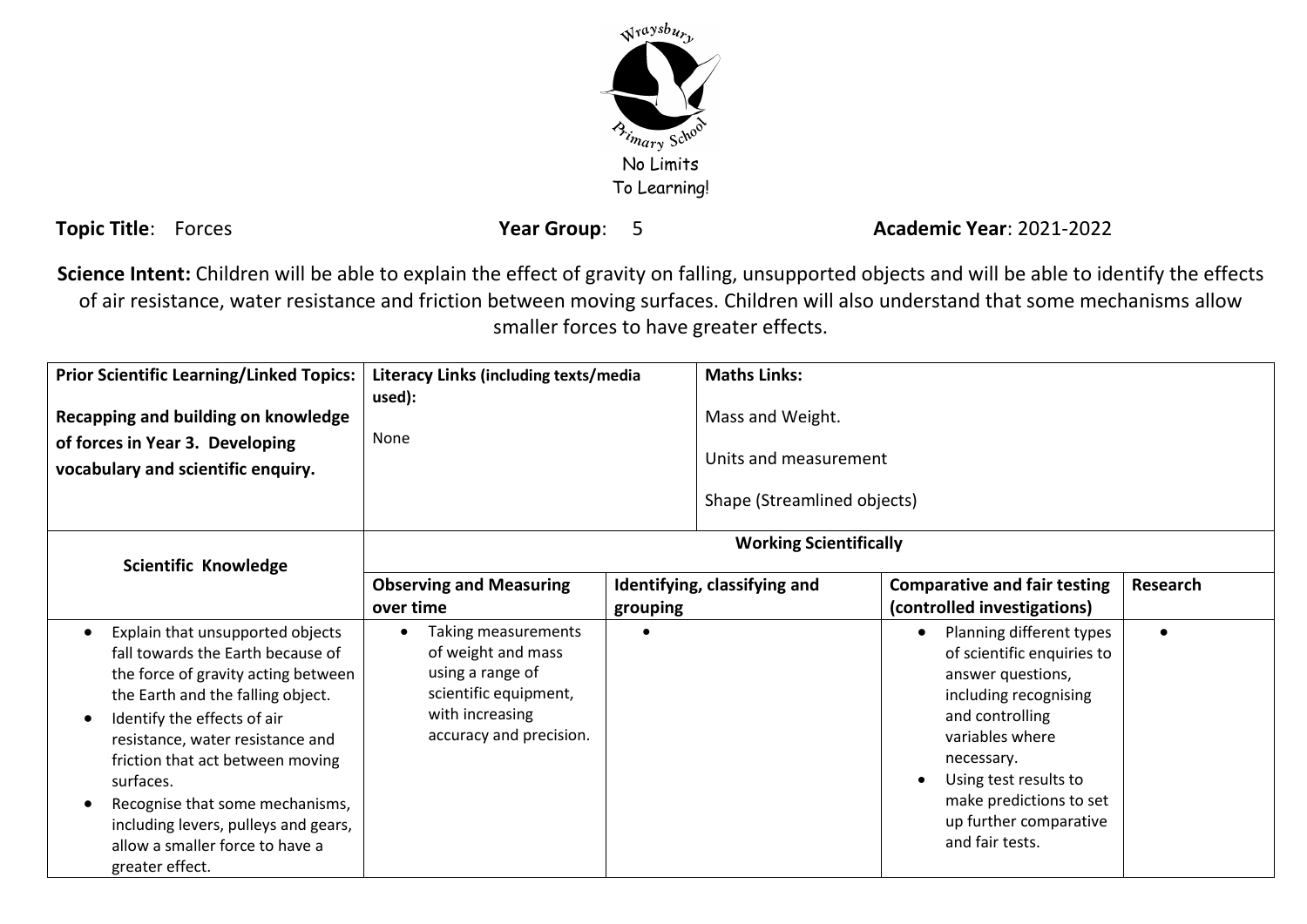

## Content:

- Start Gravity Concept cartoon to assess prior learning and starting point.
- Activity Marble run investigation Problem-solving Observing and measuring and Interpreting and communicating results.
- Activity Rocket mice conclusions Pattern seeking Prediction and Evaluating
- Start Water/air resistance/friction Air resistance Running with cardboard
- Activity Aquadynamics test Comparative/fair testing- Setting up tests and Recording data
- Activity (Friction) rolling cars on different surfaces Comparative / fair testing **–** setting up tests and recording data.



Start – levers/pulleys/gears/mechanisms – Picture for talking









Activity – Pattern-seeking Pattern-seeking Problem solving – Asking questions and Evaluating

• How to slow down the ball in the marble run using all the knowledge gained throughout the topic? – (Assessment opportunity) - Problem solving